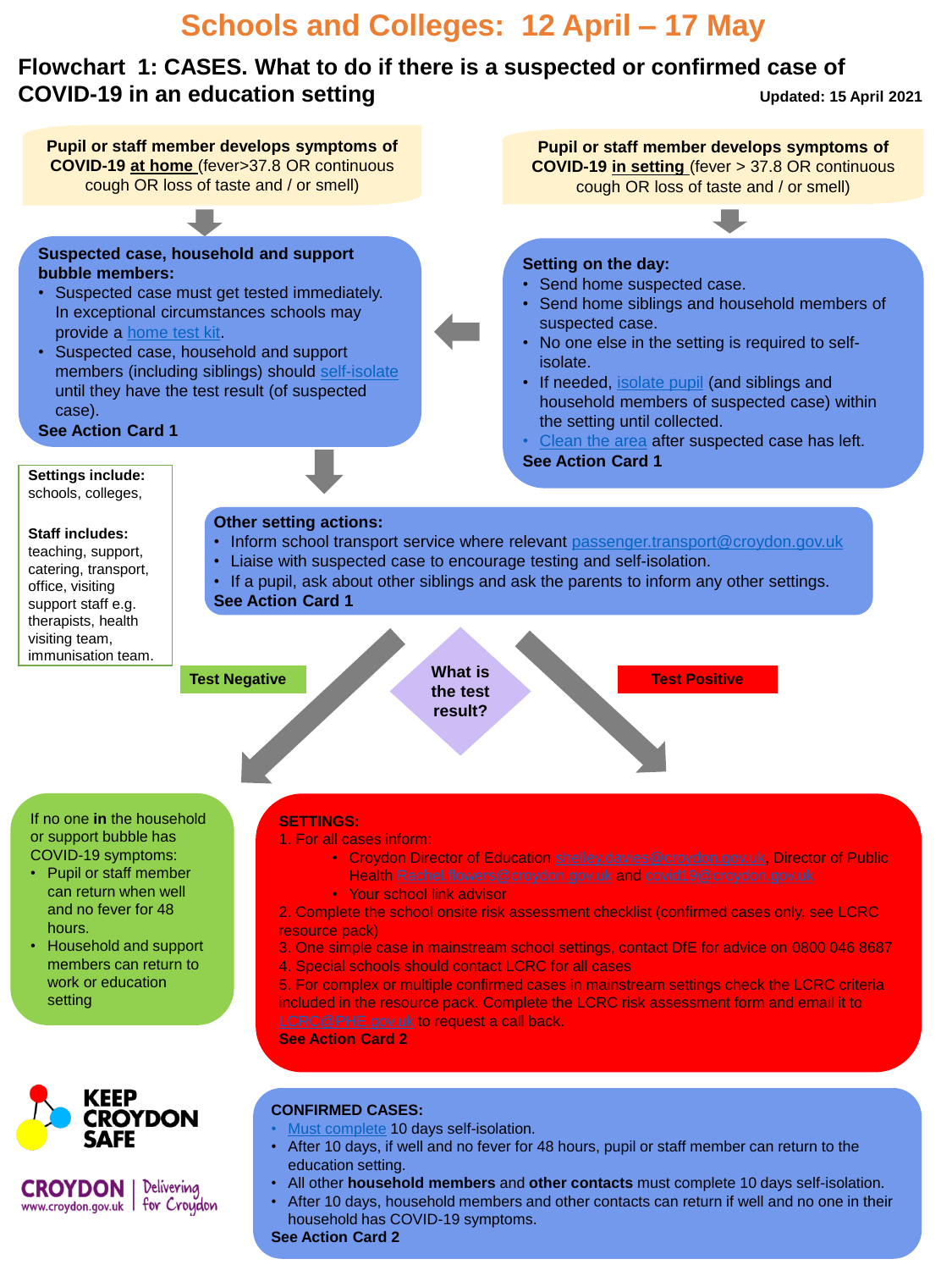# **Flowchart 2: CONTACTS - What to do if a staff member or pupil in an educational setting is a contact - household or other Updated: 15 April 2021**



### 1.**Face coverings** [\(See here\)](https://www.gov.uk/government/publications/guidance-for-parents-and-carers-of-children-attending-out-of-school-settings-during-the-coronavirus-covid-19-outbreak/guidance-for-parents-and-carers-of-children-attending-out-of-school-settings-during-the-coronavirus-covid-19-outbreak#face-coverings)

- Recommended to be worn in classrooms and during activities by secondary aged children unless social distancing can be maintained.
- Face covering should be worn by adults and children and young people when moving around the premises.
- Children in primary schools do not need to wear a face covering.
- 2. **Testing twice weekly (**[See here](https://www.gov.uk/government/publications/coronavirus-covid-19-asymptomatic-testing-in-schools-and-colleges/coronavirus-covid-19-asymptomatic-testing-in-schools-and-colleges)**)**
- Secondary school staff and pupil home testing after the initial on-site based tests.
- Primary school and early years staff home testing.
- Test is not mandated, but strongly encouraged.
- 3. **Wraparound care** [\(click here for details\)](https://www.gov.uk/government/publications/guidance-for-parents-and-carers-of-children-attending-out-of-school-settings-during-the-coronavirus-covid-19-outbreak/guidance-for-parents-and-carers-of-children-attending-out-of-school-settings-during-the-coronavirus-covid-19-outbreak#who-can-attend)
- Each group or bubble should be supervised by at least one staff member.
- Where it is not possible to follow school day bubbles, parents and carers should work with providers to try and keep siblings together.
- 4. **Who can access wraparound care from the 8 March?**
- Vulnerable children and young people.
- Other children in certain circumstances [see here](https://www.gov.uk/government/publications/guidance-for-parents-and-carers-of-children-attending-out-of-school-settings-during-the-coronavirus-covid-19-outbreak/guidance-for-parents-and-carers-of-children-attending-out-of-school-settings-during-the-coronavirus-covid-19-outbreak#bubbles-and-group).

A person who has been close to someone who has tested positive for COVID-19 anytime from 2 days before the person was symptomatic up to 10 days from onset of symptoms.

Examples include:

- Spending significant time in the same household
- Being coughed on
- Having face to face conversation within one metre
- Having skin to skin physical contact
- Contact within one metre for one minute or longer
- Contact within two metres for more than 15 minutes
- Travelling in a small vehicle for any amount of time.

## **Practical examples where 'contact' has happened:**

- **In staff rooms and offices**
- **At lunch and social gatherings**
- **At inset days**

**CROYDON** 

- **Sharing cars**
- **Learning support staff moving across the schools**
- **Unsupervised study groups**
- **Seating plans not followed**

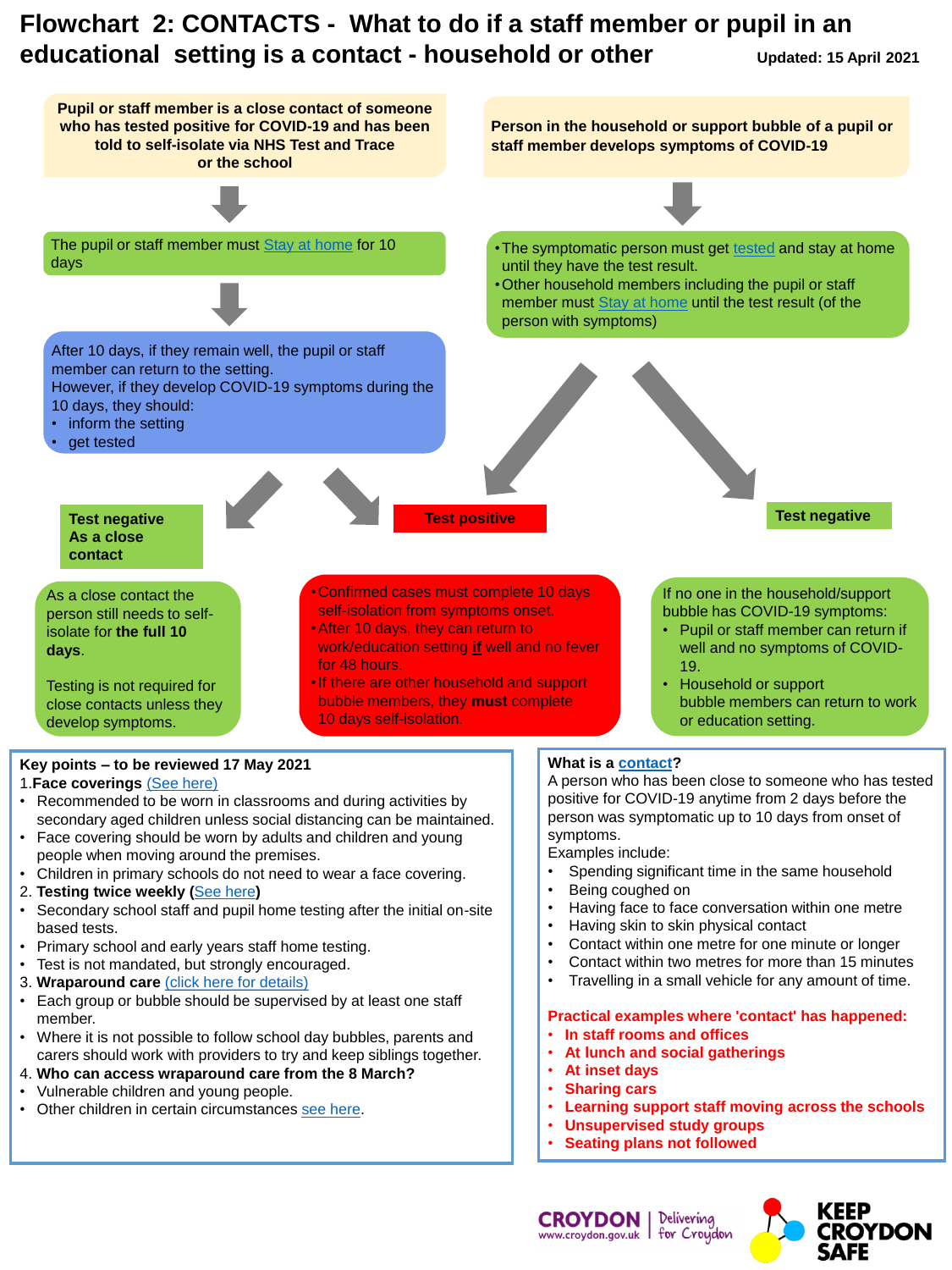# **Flowchart 3: LFD regular testing for asymptomatic staff and pupils. What to do if a member of the staff or pupil has a positive LFD result - At home or school Updated: 15 April 2021**



OYDON

**CROYDON I** 

www.croydon.gov.uk I for Croydon

Delivering

Share information on Test and Trace support payments, including the eligibility criteria: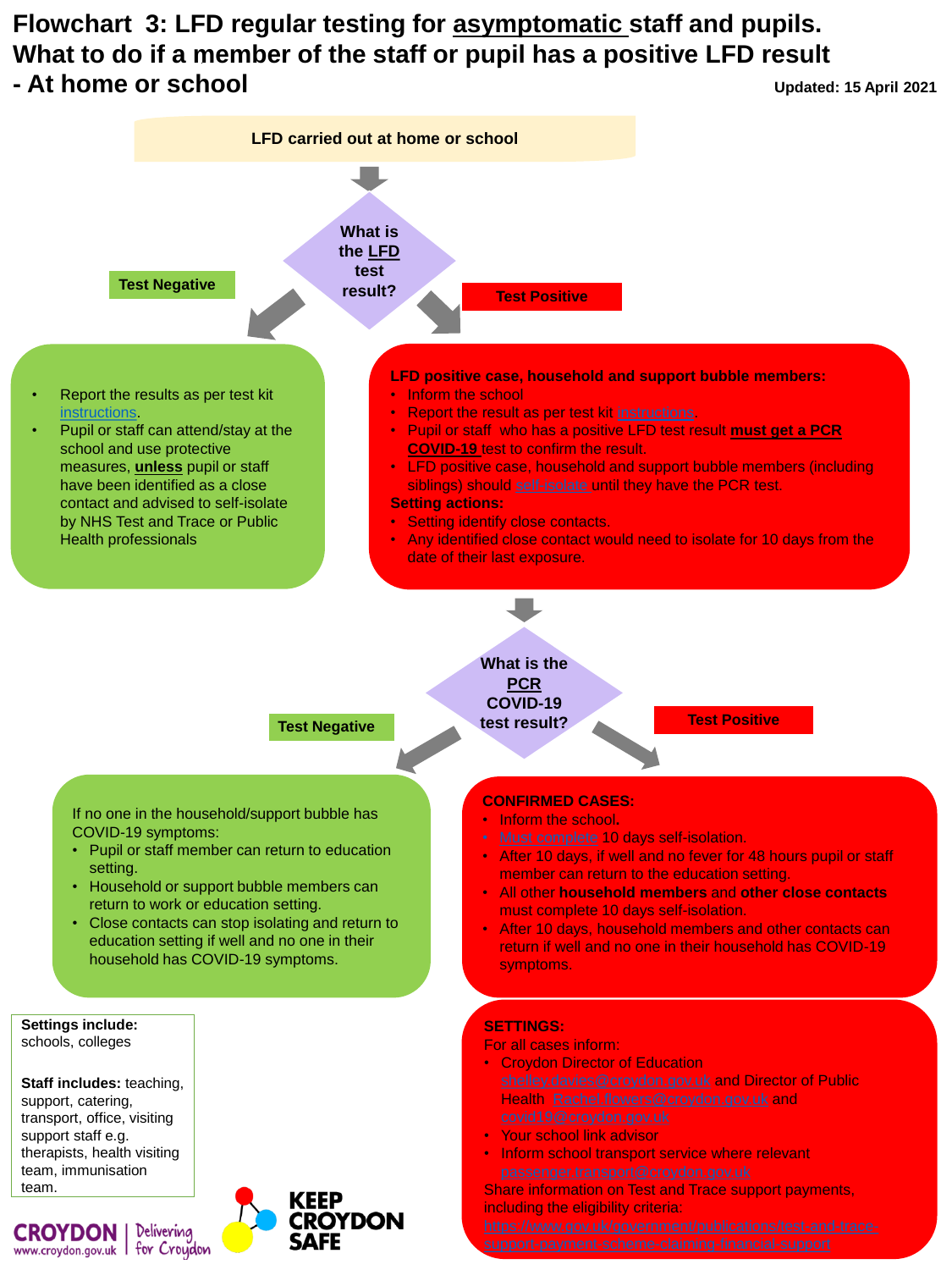| <b>Action Card 1 - SUSPECTED CASE</b>                                                                                                 | <b>Progress</b> |  |  |  |
|---------------------------------------------------------------------------------------------------------------------------------------|-----------------|--|--|--|
| 1. If suspected case is a pupil, isolate them in a safe space until taken home by parent or carer. If they cannot be collected        |                 |  |  |  |
| by parent/carer, ask their transport provider to collect them                                                                         |                 |  |  |  |
| 2. Adults who accompany or care for a suspected case in isolation and coming within 2m distance of them should wear a                 |                 |  |  |  |
| mask if no contact, and if contact, mask, gloves and apron. If there is a risk of fluids entering the eye (e.g. from coughing,        |                 |  |  |  |
| spitting or vomiting) eye protection should also be worn                                                                              |                 |  |  |  |
| 3. If suspected case is a member of staff, send them home immediately, minimising contacts and surfaces touched while still           |                 |  |  |  |
| on the premises                                                                                                                       |                 |  |  |  |
| 4. Ask the staff or parent/carer to book a PCR COVID-19 test.                                                                         |                 |  |  |  |
| 7. Clean the surfaces touched by the suspected case according to guidance.                                                            |                 |  |  |  |
| 8. Contact suspected case (or their parent/carer) to:                                                                                 |                 |  |  |  |
| Encourage them to follow <i>guidance</i> : suspected case to stay at home for 10 days; suspected case to request a test;<br>$\bullet$ |                 |  |  |  |
| household members to stay at home for 10 days.                                                                                        |                 |  |  |  |
| Ask parent/carer to inform other education settings if siblings attend other settings<br>$\bullet$                                    |                 |  |  |  |
| Encourage parents/carers to let contacts know to be very diligent in handwashing and social distancing                                |                 |  |  |  |
| 9. Inform transport provider passenger.transport@croydon.gov.uk, specialist support staff, social care, LAC team as                   |                 |  |  |  |
| appropriate                                                                                                                           |                 |  |  |  |
| 10. Follow up parent/carer after 24 hours to see if they have requested a test                                                        |                 |  |  |  |
| 11. If a pupil is off sick, and a parent has not been in contact, the education setting should contact the parents to find out it if  |                 |  |  |  |
| the pupil has COVID-19 symptoms                                                                                                       |                 |  |  |  |
| 12. If there is an overall increase in sickness absence reporting where parents report illness with suspected COVID-19 (but           |                 |  |  |  |
| where no tests have been done or results are available) email Education on educationenquiries@croydon.gov.uk, Public                  |                 |  |  |  |
| Health on covid-19@croydon.gov.uk and the PHE Health Protection team (LCRC) on 0300 303 0450 or LCRC@phe.gov.uk                       |                 |  |  |  |
| LCRC will provide a reference number for the incident.                                                                                |                 |  |  |  |
| 13. Ensure stock of PPE in the event of further suspected cases                                                                       |                 |  |  |  |
| 14. Ensure you Risk Assessment is regularly reviewed and updated.                                                                     |                 |  |  |  |

| <b>Action Card 2 - CONFIRMED CASE</b>                                                                                   | <b>Progress</b> |  |
|-------------------------------------------------------------------------------------------------------------------------|-----------------|--|
| 1. Inform the Director of Education Shelley. Davies @croydon.gov.uk, the Director of Public Health                      |                 |  |
| Rachel.Flowers@croydon.gov.uk; covid19@croydon.gov.uk and your link advisor of the positive test, providing LCRC or DfE |                 |  |
| reference number if available                                                                                           |                 |  |
| 2. Complete the onsite risk assessment checklist (see LCRC resource pack) to identify potential contacts                |                 |  |
| 3. Schools - If only ONE simple case can contact the DfE helpline 0800 046 8687                                         |                 |  |
| 4. Special schools should contact LCRC for any cases                                                                    |                 |  |
| 6. For complex or multiple confirmed cases in mainstream settings check the LCRC criteria included in the LCRC resource |                 |  |
| pack. Complete the LCRC risk assessment form and email it to LCRC@PHE.gov.uk to request a call back.                    |                 |  |
| 7. Only staff and pupils who have COVID-19 symptoms should be asked to get a COVID-19 Test.                             |                 |  |
| 8. Contact confirmed case (or their parent/carer) to:                                                                   |                 |  |
| Offer support<br>a.                                                                                                     |                 |  |
| Ask for an update on other members of the household especially those who are at other educational settings<br>b.        |                 |  |
| Ask parents to inform other settings<br>C.                                                                              |                 |  |
| Check that the rest of household are self-isolating<br>d.                                                               |                 |  |
| Gather relevant information<br>$e_{-}$                                                                                  |                 |  |
| 9. Inform transport provider, specialist support staff, social care, LAC team as appropriate                            |                 |  |
| 10. Review the implementation of prevention and control measures within the setting and update the Risk Assessment      |                 |  |
| accordingly.                                                                                                            |                 |  |